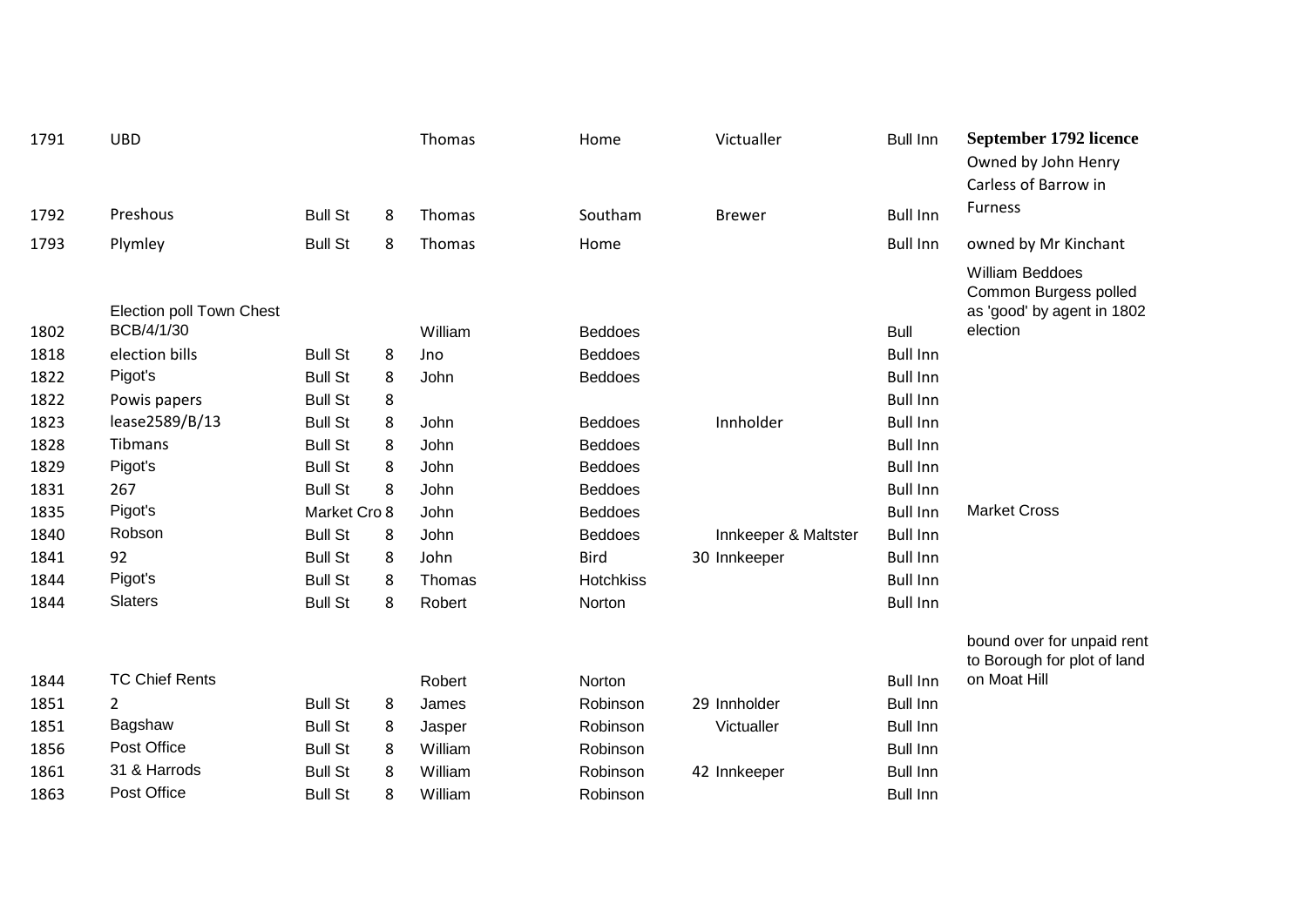|      |                            |                |   |               |           |                        |                 | 41 diners & ale @2/6d                              |
|------|----------------------------|----------------|---|---------------|-----------|------------------------|-----------------|----------------------------------------------------|
| 1865 | opening of railway bill    | <b>Bull St</b> |   | William       | Robinson  |                        | <b>Bull Inn</b> | each                                               |
| 1870 | Post Office                | <b>Bull St</b> |   | William       | Robinson  |                        | <b>Bull Inn</b> |                                                    |
| 1870 | Kelly's                    | <b>Bull St</b> | 8 | William       | Robinson  |                        | <b>Bull Inn</b> |                                                    |
| 1871 | Caseys                     | <b>Bull St</b> | 8 | William       | Robinson  |                        | <b>Bull Inn</b> |                                                    |
| 1871 | census 35                  | <b>Bull St</b> | 8 | Martha        | Robinson  | 55 Innkeeper           | <b>Bull Inn</b> |                                                    |
| 1877 | Mercer & Crocker           | <b>Bull St</b> | 8 | Edwin         | Lewis     |                        | <b>Bull Inn</b> |                                                    |
| 1880 | Slaters                    | <b>Bull St</b> |   | Edwin         | Lewis     |                        | <b>Bull Inn</b> |                                                    |
|      |                            |                |   |               |           |                        |                 | Owned by Elizabeth                                 |
| 1881 | 121/75                     | <b>Bull St</b> | 8 | Edwin         | Lewis     | 36 Innkeeper           | <b>Bull Inn</b> | Downes                                             |
| 1885 | Kelly's                    | <b>Bull St</b> | 8 | Edwin         | Lewis     |                        | <b>Bull Inn</b> |                                                    |
| 1888 | Porters                    | <b>Bull St</b> | 8 | Edwin         | Lewis     |                        | <b>Bull Inn</b> | <b>Bull St</b>                                     |
| 1891 | 65                         | <b>Bull St</b> | 8 | Richard       | Hartshorn | 40 Publican            | <b>Bull Inn</b> |                                                    |
| 1891 | Kelly's                    | <b>Bull St</b> | 8 | Richard       | Hartshorn | 40 Publican            | <b>Bull Inn</b> |                                                    |
|      | bill for stout & ale MODES |                |   |               |           | wine & spirits & ale & |                 |                                                    |
| 1892 | 1252                       |                |   | Richard       | Hartshorn | stouts dealer          | <b>Bull Inn</b> |                                                    |
| 1895 | Kelly's                    | <b>Bull St</b> | 8 | John          | Cales     |                        | <b>Bull Inn</b> |                                                    |
|      |                            |                |   |               |           |                        |                 | Leasee: T. Southam                                 |
|      |                            |                |   |               |           |                        |                 | Shrewsbury. Occupier:                              |
| 1900 | Kelly's                    | <b>Bull St</b> | 8 | Edward        | Mansell   |                        | <b>Bull Inn</b> | <b>Edward Mansell.</b>                             |
| 1901 | 57                         | <b>Bull St</b> | 8 | Edward        | Mansell   | 48 Publican            | <b>Bull Inn</b> |                                                    |
| 1901 | <b>RLH</b>                 | <b>Bull St</b> | 8 | Edward        | Mansell   | occupier               | <b>Bull Inn</b> |                                                    |
| 1905 | Kelly's                    | <b>Bull St</b> | 8 | Edward        | Mansell   |                        | <b>Bull Inn</b> |                                                    |
| 1909 |                            | <b>Bull st</b> | 8 | George Albert | Jones     |                        | <b>Bull Inn</b> |                                                    |
|      |                            |                |   |               |           |                        |                 | owned by McKinlay Miss 4                           |
|      |                            |                |   |               |           |                        |                 | bedrooms, bar, parlour,                            |
|      |                            |                |   |               |           |                        |                 | smoke room, dining room,<br>kitchen, back kitchen. |
|      |                            |                |   |               |           |                        |                 | Stable (4), Stable (3),                            |
| 1910 | rates list                 | <b>Bull St</b> | 8 | GA            | Jones     | house                  | <b>Bull Inn</b> | Stable (3), wash house,                            |
| 1911 | 124                        | <b>Bull st</b> | 8 | George Albert | Jones     | 42 Publican            | <b>Bull Inn</b> |                                                    |
| 1917 | Kelly's                    | <b>Bull St</b> | 8 | Thomas Jasper | Beran     |                        | <b>Bull Inn</b> |                                                    |
| 1921 | <b>LVA</b>                 | <b>Bull St</b> | 8 | John          | Hotchkiss |                        | <b>Bull Inn</b> |                                                    |
| 1928 | Preshous                   | <b>Bull St</b> | 8 | George        | Jones     | last landlord          | <b>Bull Inn</b> |                                                    |
|      |                            |                |   |               |           |                        |                 |                                                    |